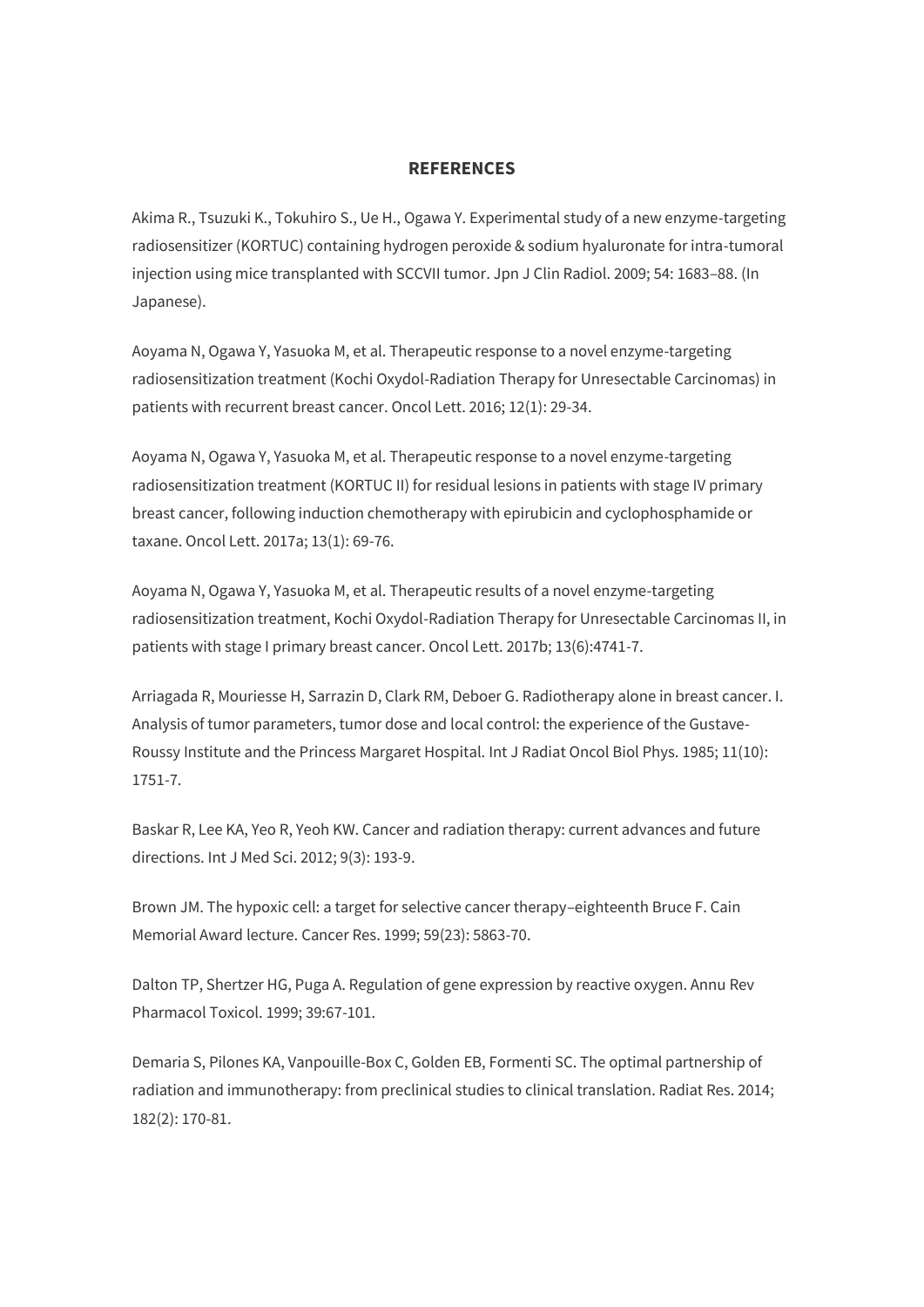Fang Y, Moore BJ, Bai Q, et al. Hydrogen peroxide enhances radiation-induced apoptosis and inhibition of melanoma cell proliferation. Anticancer Res. 2013; 33(5): 1799-807.

Fujita S, Hosokawa Y, Saga R, et al. Apoptotic induction mechanism of X-ray irradiation combined with hydrogen peroxide. Radiat Environ Med. 2019 8(2): 85-93.

Griendling KK, Harrison DG. Dual role of reactive oxygen species in vascular growth. Circ Res. 1999; 85(6):562-3.

Hammond EM, Asselin MC, Forster D, O'Connor JP, Senra JM, Williams KJ. The meaning, measurement and modification of hypoxia in the laboratory and the clinic. Clin Oncol (R Coll Radiol). 2014; 26(5):277-88.

Hayashi N, Ogawa Y, Kubota K, et al. Computed tomography demonstration of the production and distribution of oxygen gas following intratumoral injection of a new radiosensitizer (KORTUC) for patients with breast cancer-Is intratumoral injection not an ideal approach to solve the major problem of tumor hypoxia in radiotherapy? Cancers (Basel). 2016; 8(4): 43.

Hitomi J, Kubota K, Ogawa Y, Hamada N, Murata Y, Nishioka A. Non-surgical therapy and radiologic assessment of stage I breast cancer treatment with novel enzyme-targeting radiosensitization: Kochi Oxydol-Radiation Therapy for Unresectable Carcinomas, type II (KORTUC II). Exp Ther Med. 2010;1(5):769-75.

Kariya S, Sawada K, Kobayashi T, et al. Combination treatment of hydrogen peroxide and X-rays induces apoptosis in human prostate cancer PC-3 cells. Int J Radiat Oncol Biol Phys. 2009; 75(2): 449-54.

Ko EC, Formenti SC. Radiation therapy to enhance tumor immunotherapy: a novel application for an established modality. Int J Radiat Biol. 2019; 95(7): 936-39.

Miyatake K, Kubota K, Ogawa Y, Hamada N, Murata Y, Nishioka A. Non-surgical care for locally advanced breast cancer: radiologically assessed therapeutic outcome of a new enzyme-targeting radiosensitization treatment, Kochi Oxydol-Radiation Therapy for Unresectable Carcinomas, Type II (KORTUC II) with systemic chemotherapy. Oncol Rep. 2010; 24(5):1161-8.

Morita-Tokuhiro S, Ogawa Y, Yokota N, et al. Development of a novel enzyme-targeting radiosensitizer (New KORTUC) using a gelatin-based hydrogel instead of a sodium hyaluronate. Cancers (Basel). 2016;8(1): 10.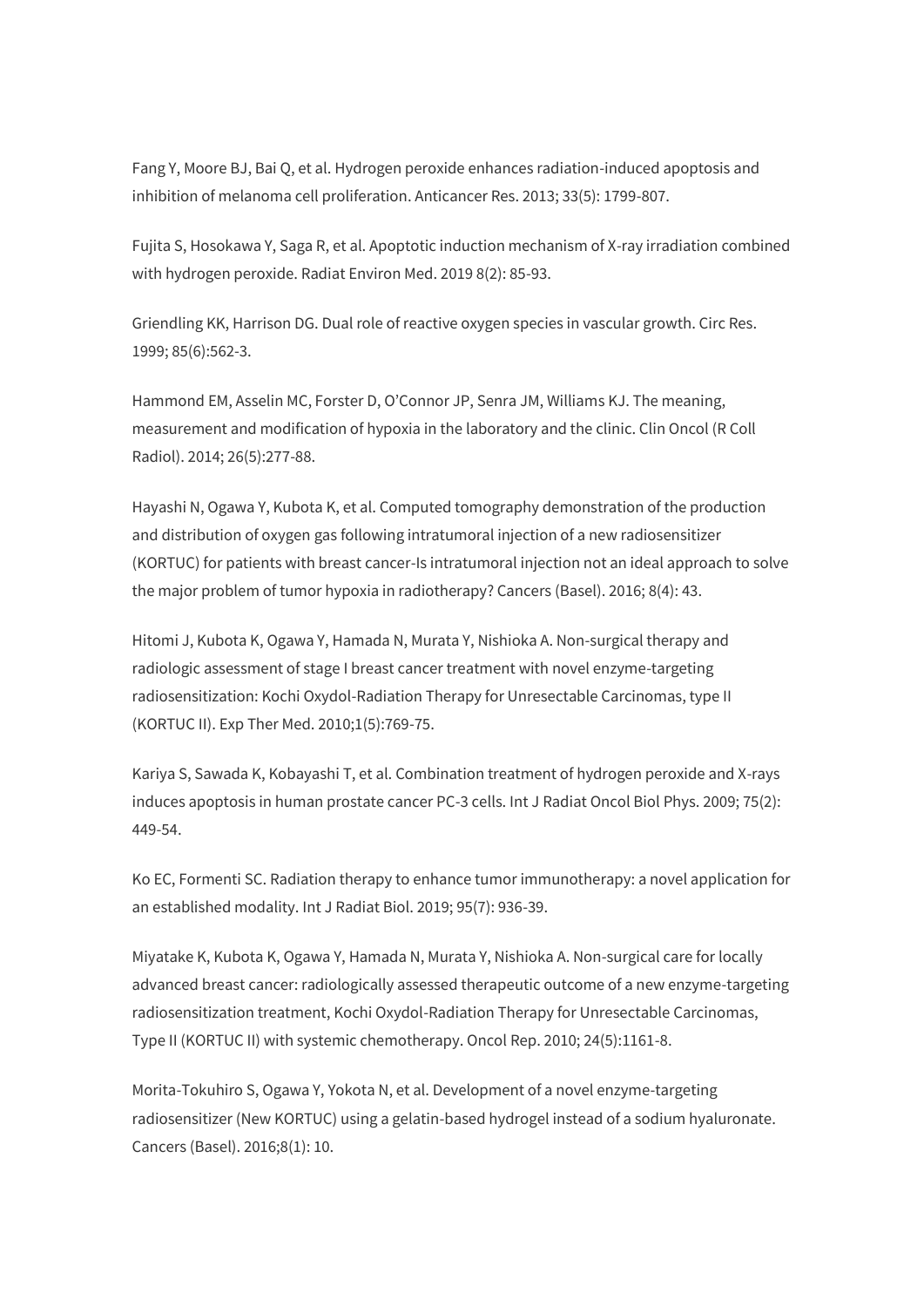Mukai H, Watanabe T, Mitsumori M, et al. Final results of a safety and efficacy trial of preoperative sequential chemoradiation therapy for the nonsurgical treatment of early breast cancer: Japan Clinical Oncology Group Study JCOG0306. Oncology. 2013; 85(6): 336-41.

Nishioka A, Ogawa Y, Miyatake K, et al. Safety and efficacy of image-guided enzyme-targeting radiosensitization and intraoperative radiotherapy for locally advanced unresectable pancreatic cancer. Oncol Lett. 2014; 8(1): 404-8.

Obata S, et al. Possibility of a "Sentinel Effect" in Chemo-Radiotherapy and a New Radio-Sensitizer Injection (KORTUC). Jpn J Clin Radiol. 2018; 63: 317-27 (in Japanese).

Ogawa Y, Kubota K, Ue H, et al. Phase I study of a new radiosensitizer containing hydrogen peroxide and sodium hyaluronate for topical tumor injection: a new enzyme-targeting radiosensitization treatment, Kochi Oxydol-Radiation Therapy for Unresectable Carcinomas, Type II (KORTUC II). Int J Oncol. 2009; 34(3): 609-18.

Ogawa Y, Kubota K, Ue H, et al. Safety and effectiveness of a new enzyme-targeting radiosensitization treatment (KORTUC II) for intratumoral injection for low-LET radioresistant tumors. Int J Oncol. 2011; 39(3): 553-60.

Ogawa Y, Kubota K, Aoyama N, et al. Non-surgical breast-conserving treatment (KORTUC-BCT) using a new radiosensitization method (KORTUC II) for patients with Stage I or II breast cancer. Cancers (Basel). 2015;7(4):2277-89.

Ogawa Y et al. Basic and Clinical Research of KORTUC. Tokyo: Shinoharashinsha Publishers; 2015 (in Japanese).

Overgaard J. Hypoxic radiosensitization: adored and ignored. J Clin Oncol. 2007; 25(26): 4066-74.

Pollack A, Zagars GK, Starkschall G, et al. Prostate cancer radiation dose response: results of the M. D. Anderson phase III randomized trial. Int J Radiat Oncol Biol Phys. 2002; 53(5): 1097-105.

Schreck R, Rieber P, Baeuerle PA. Reactive oxygen intermediates as apparently widely used messengers in the activation of the NF-kappa B transcription factor and HIV-1. EMBO J. 1991; 10(8):2247-58.